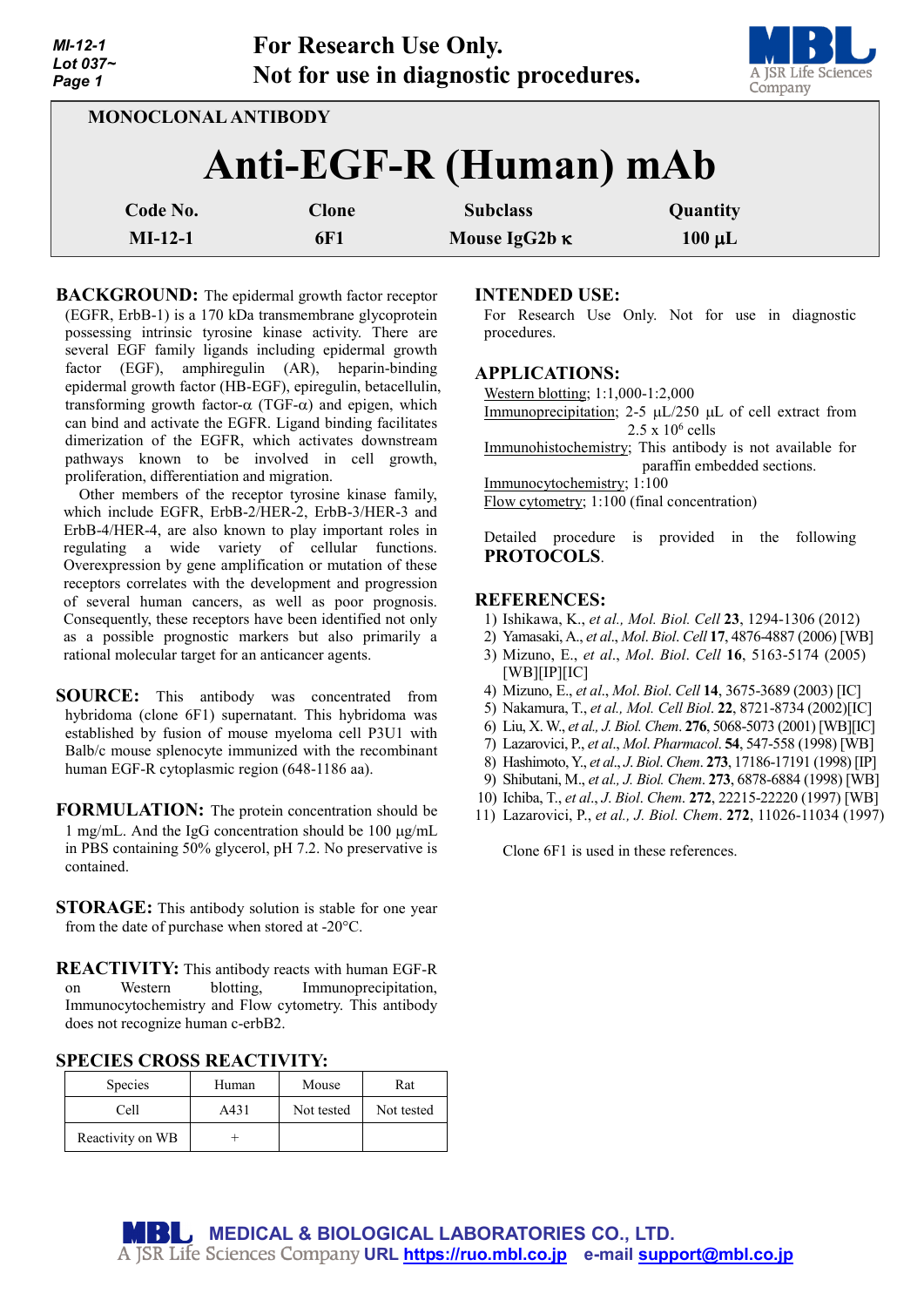The descriptions of the following protocols are examples. Each user should determine the appropriate condition.

## **PROTOCOLS: SDS-PAGE & Western blotting**

- 1) Wash the 1 x 107 cells 3 times with PBS and suspend with 1 mL of Laemmli's sample buffer.
- 2) Boil the samples for 2 minutes and centrifuge. Load  $20 \mu L$ of the sample per lane in a 1 mm thick SDS-polyacrylamide gel for electrophoresis.
- 3) Blot the protein to a polyvinylidene difluoride (PVDF) membrane at 1 mA/cm<sup>2</sup> for 1 hour in a semi-dry transfer system (Transfer Buffer: 25 mM Tris, 190 mM glycine, 20% methanol). See the manufacture's manual for precise transfer procedure.
- 4) To reduce nonspecific binding, soak the membrane in 10% skimmed milk (in PBS, pH 7.2) for 1 hour at room temperature, or overnight at 4°C.
- 5) Incubate the membrane with primary antibody diluted with 1% skimmed milk (in PBS, pH 7.2) as suggested in the **APPLICATIONS** for 1 hour at room temperature. (The concentration of antibody to be used will depend on condition.)
- 6) Wash the membrane with PBS-T [0.05% Tween-20 in PBS] (5 minutes x 3 times).
- 7) Incubate the membrane with the 1:10,000 anti-IgG (H+L) (Mouse) pAb-HRP (MBL; code no. 330) diluted with 1% skimmed milk (in PBS, pH 7.2) for 1 hour at room temperature.
- 8) Wash the membrane with PBS-T (10 minutes x 3 times).
- 9) Wipe excess buffer on the membrane, then incubate it with appropriate chemiluminescence reagent for 1 minute.
- 10) Remove extra reagent from the membrane by dabbing with paper towel, and seal it in plastic wrap.
- 11) Expose to an X-ray film in a dark room for 3 minutes.
- 12) Develop the film as usual. The condition for exposure and development may vary.

(Positive control for Western blotting; A431)



*Western blotting analysis of human EGF-R expression in A431 using MI- 12-1.*

### **Immunoprecipitation**

- 1) Wash the cells 3 times with PBS and suspend with 10 volume of cold Lysis buffer (50 mM Tris-HCl pH 7.2, 250 mM NaCl, 0.1% NP-40, 2 mM EDTA, 10% glycerol) containing appropriate protease inhibitors. Incubate it at 4°C with rotating for 30 minutes, then sonicate briefly (up to 10 seconds).
- 2) Centrifuge the tube at  $12,000 \times g$  for 10 minutes at  $4^{\circ}$ C and transfer the supernatant to another tube.
- 3) Add primary antibody as suggested in the **APPLICATIONS** into 100 µL of the supernatant. Mix well and incubate with gentle agitation for 30-120 minutes at  $4^{\circ}$ C.
- 4) Add 20 µL of 50% protein A agarose beads resuspended in the cold Lysis buffer. Mix well and incubate with gentle agitation for 60 minutes at 4°C.
- 5) Centrifuge the tube at 2,500 x g for 10 seconds, and carefully discard the supernatant using a pipettor without disturbing the beads.
- 6) Resuspend the beads with cold Lysis buffer.
- 7) Centrifuge the tube at 2,500 x g for 10 seconds, and carefully discard the supernatant.
- 8) Repeat steps 6)-7) 3-5 times.
- 9) Resuspend the beads in 20 µL of Laemmli's sample buffer, boil for 3-5 minutes, and centrifuge for 5 minutes. Use 10 µL/lane for the SDS-PAGE analysis. (See **SDS-PAGE & Western blotting**.)

(Positive control for Immunoprecipitation; A431)



# *Immunoprecipitation of EGF-R protein*

Cells: A431

Lane 1: Mouse  $lgG2b$  (isotype control) (M077-3) (5  $\mu$ L) Lane 2: Anti-EGF-R (Human) mAb (MI-12-1) (5  $\mu$ L) Lane 3: Anti-EGF-R (Human) mAb (MI-12-1)  $(2 \mu L)$ 

Immunoblotted with Anti- EGF-R (Human) mAb (MI-12-1)